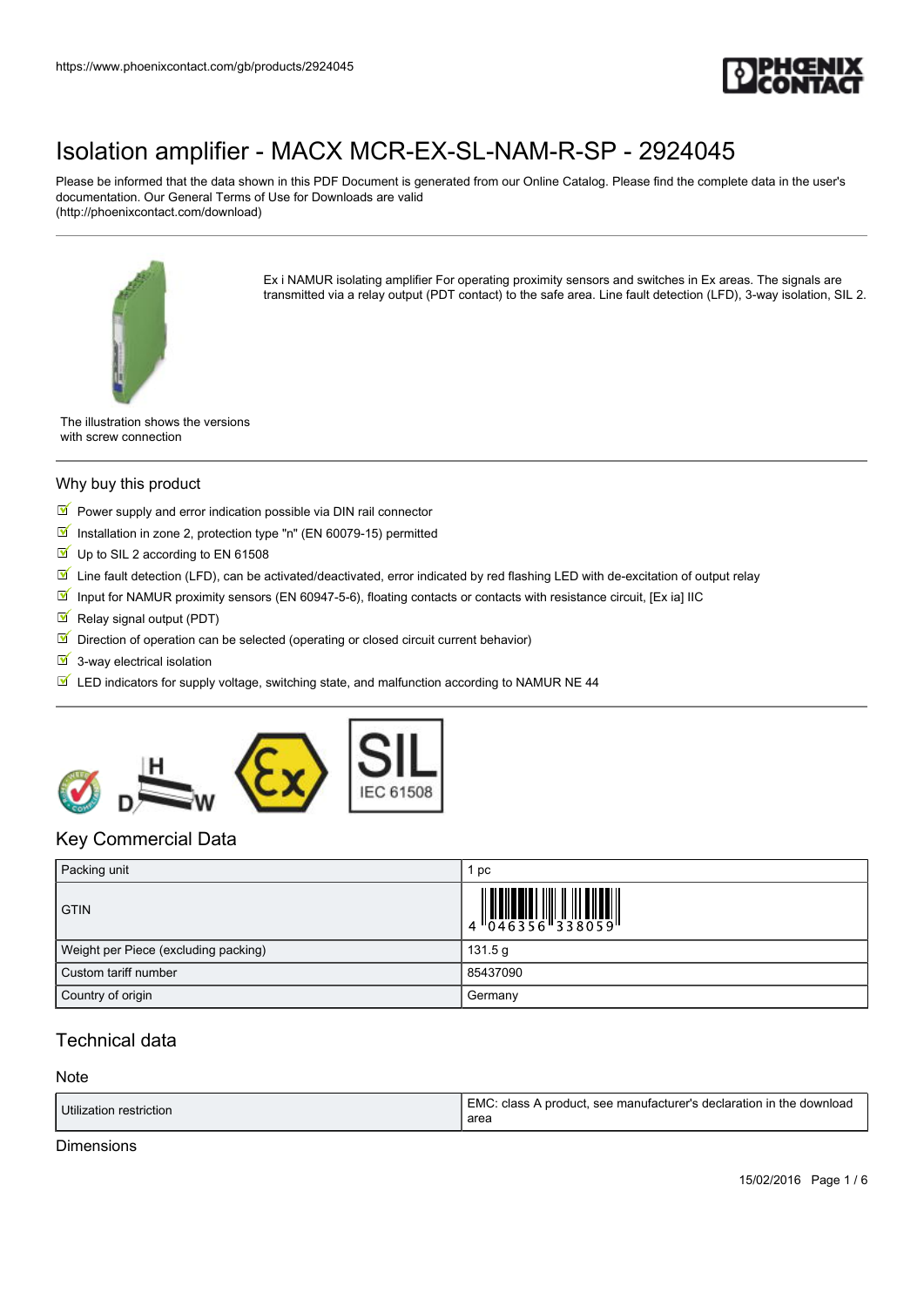

## Technical data

#### Dimensions

| Width                                   | 12.5 mm                               |  |
|-----------------------------------------|---------------------------------------|--|
| Height                                  | 99 mm                                 |  |
| Depth                                   | 114.5 mm                              |  |
| Ambient conditions                      |                                       |  |
| Ambient temperature (operation)         | -20 °C  60 °C (Any mounting position) |  |
| Ambient temperature (storage/transport) | -40 °C  85 °C                         |  |
| Maximum altitude                        | $\leq$ 2000 m                         |  |
| Permissible humidity (operation)        | 10 %  95 % (non-condensing)           |  |
| Noise immunity                          | EN 61000-6-2 EN 61326                 |  |
| Degree of protection                    | <b>IP20</b>                           |  |
| Input data                              |                                       |  |
| Non-load voltage                        | $~5$ V DC                             |  |
| Switching points (attenuated)           | < 1.2 mA (blocking)                   |  |
| Switching points (unattenuated)         | > 2.1 mA (conductive)                 |  |
| Output data                             |                                       |  |
| Switching output                        | Relay output                          |  |
| Contact type                            | 1 PDT                                 |  |
| Contact material                        | AgSnO <sub>2</sub> , hard gold-plated |  |
| Maximum switching voltage               | 250 V AC (2 A)                        |  |
|                                         | 120 V DC (0.2 A)                      |  |
|                                         | 30 V DC (2 A)                         |  |
| Maximum switching capacity              | 500 VA                                |  |
| Mechanical service life                 | $10^7$ cycles                         |  |
| Power supply                            |                                       |  |
| Nominal supply voltage                  | 24 V DC -20 %  +25 %                  |  |
| Supply voltage range                    | 19.2 V DC  30 V DC (24 V DC -20%+25%) |  |
| Max. current consumption                | 21 mA (24 V DC)                       |  |
| Power consumption                       | $< 650$ mW                            |  |
|                                         | $< 650$ mW                            |  |
| Connection data                         |                                       |  |
| Conductor cross section solid min.      | $0.2$ mm <sup>2</sup>                 |  |
| Conductor cross section solid max.      | $1.5$ mm <sup>2</sup>                 |  |
| Conductor cross section flexible min.   | $0.2$ mm <sup>2</sup>                 |  |
| Conductor cross section flexible max.   | $1.5$ mm <sup>2</sup>                 |  |
| Conductor cross section AWG min.        | 24                                    |  |
| Conductor cross section AWG max.        | 16                                    |  |
| Stripping length                        | 8 mm                                  |  |
| Connection method                       | Push-in connection                    |  |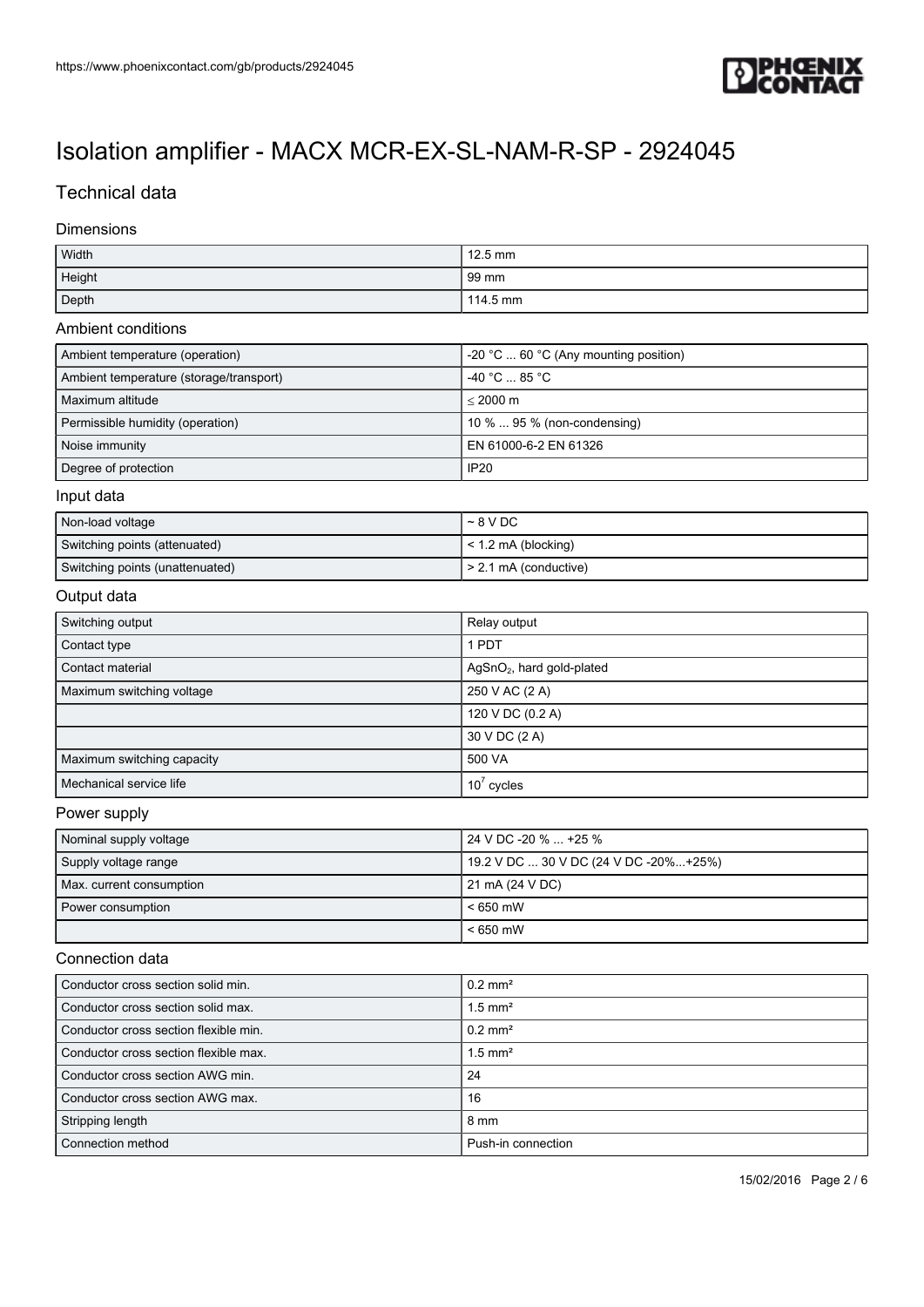

## Technical data

#### General

| No. of channels                        | $\mathbf{1}$                                                                                                                           |
|----------------------------------------|----------------------------------------------------------------------------------------------------------------------------------------|
| Status display                         | Green LED (supply voltage)                                                                                                             |
|                                        | LED yellow (switching state)                                                                                                           |
|                                        | Red LED (line errors)                                                                                                                  |
| Flammability rating according to UL 94 | V <sub>0</sub>                                                                                                                         |
| Degree of pollution                    | $\overline{c}$                                                                                                                         |
| Overvoltage category                   | $\mathbf{II}$                                                                                                                          |
| Housing material                       | <b>PA 66-FR</b>                                                                                                                        |
| Color                                  | green                                                                                                                                  |
| Designation                            | Input/output                                                                                                                           |
| Electrical isolation                   | 375 V (Peak value in accordance with EN 60079-11)                                                                                      |
| Designation                            | Input/output/supply, DIN rail connector                                                                                                |
| Electrical isolation                   | 300 V <sub>ms</sub> (Rated insulation voltage (overvoltage category II; degree of<br>pollution 2, safe isolation as per EN 61010-1))   |
|                                        | 2.5 kV (50 Hz, 1 min., test voltage)                                                                                                   |
| Designation                            | Output/input, supply, TBUS                                                                                                             |
| Electrical isolation                   | 300 V <sub>rms</sub> (Rated insulation voltage (overvoltage category III; degree of<br>pollution 2, safe isolation as per EN 61010-1)) |
|                                        | 2.5 kV (50 Hz, 1 min., test voltage)                                                                                                   |
| Designation                            | Input/supply, DIN rail connector                                                                                                       |
| Electrical isolation                   | 375 V (Peak value in accordance with EN 60079-11)                                                                                      |
| Conformance                            | CE-compliant, additionally EN 61326                                                                                                    |
| <b>ATEX</b>                            | # II (1) G [Ex ia Ga] IIC                                                                                                              |
|                                        | # II (1) D [Ex ia Da] IIIC                                                                                                             |
| <b>IECEx</b>                           | [Ex ia Ga] IIC                                                                                                                         |
|                                        | [Ex ia Da] IIIC                                                                                                                        |
|                                        | Ex nA nC IIC T4 Gc                                                                                                                     |
| UL, USA / Canada                       | Class I Div 2; IS for Class I, II, III Div 1                                                                                           |

#### Safety characteristic data

| Integrity requirement                                              | IEC 61508 - Low demand         |
|--------------------------------------------------------------------|--------------------------------|
| Designation                                                        | Non-inverted operation         |
| Equipment type                                                     | Type A                         |
| Safety Integrity Level (SIL)                                       | Up to 2                        |
| Safe Failure Fraction (SFF)                                        | 78 %                           |
| $\lambda_{\text{SU}}$                                              | 2.49 x $10^7$ (249 FIT)        |
| $\lambda_{SD}$                                                     | $6 \times 10^{-9}$ (6 FIT)     |
| $\lambda_{\text{DU}}$                                              | 6.4 x $10^{-8}$ (64 FIT)       |
| $\lambda_{DD}$                                                     | $7 \times 10^{-9}$ (7 FIT)     |
| Probability of a hazardous failure on demand (PFD <sub>AVG</sub> ) | $3.09 \times 10^{-4}$ (1 year) |
|                                                                    | 6.17 x $10^{-4}$ (2 years)     |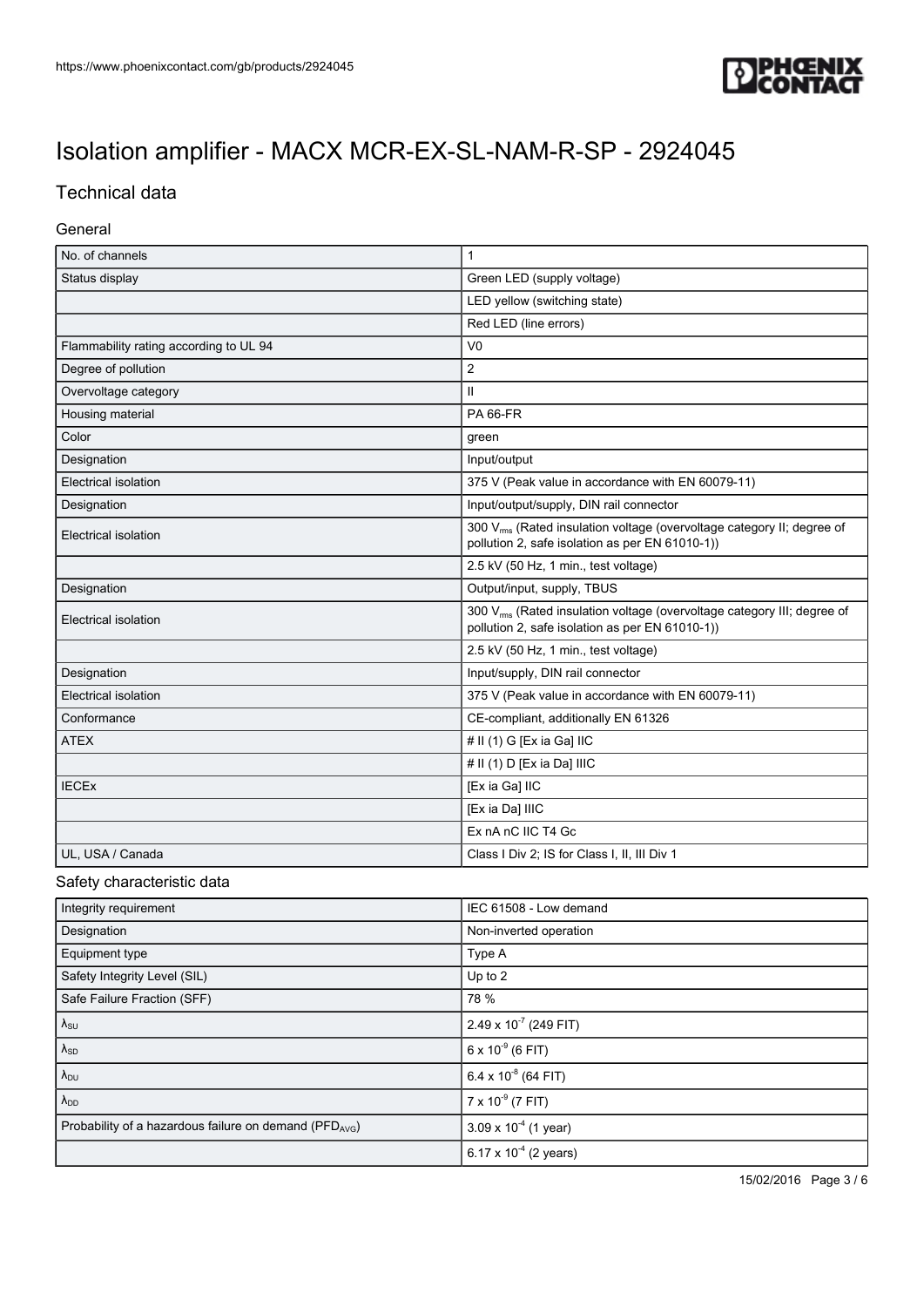

## Technical data

### Safety characteristic data

|                                                       | 1.54 x $10^{-3}$ (5 years)     |
|-------------------------------------------------------|--------------------------------|
| Diagnostic coverage (DC)                              | $DC_s = 2.4\%$ , $DC_D = 9\%$  |
| Integrity requirement                                 | IEC 61508 - Low demand         |
| Designation                                           | Inverted operation             |
| Equipment type                                        | Type A                         |
| Safety Integrity Level (SIL)                          | Up to 2                        |
| Safe Failure Fraction (SFF)                           | 78 %                           |
| $\lambda_{\text{SU}}$                                 | 2.48 x 10 $^7$ (248 FIT)       |
| $\lambda_{SD}$                                        | $1 \times 10^{-9}$ (1 FIT)     |
| $\lambda_{\text{DU}}$                                 | 6.2 x $10^{-8}$ (62 FIT)       |
| $\lambda_{DD}$                                        | $6 \times 10^{-9}$ (6 FIT)     |
| Probability of a hazardous failure on demand (PFDAVG) | $3.01 \times 10^{-4}$ (1 year) |
|                                                       | 6.02 x $10^{-4}$ (2 years)     |
|                                                       | $1.5 \times 10^{-3}$ (5 years) |
| Diagnostic coverage (DC)                              | $DC_s = 0.4\%$ , $DC_D = 8\%$  |

#### Safety data

| Max. internal inductance L <sub>i</sub>  | negligible          |
|------------------------------------------|---------------------|
| Max. internal capacitance C <sub>i</sub> | 11nF                |
| Max. output voltage U <sub>o</sub>       | 9.6V                |
| Max. output current I <sub>o</sub>       | 10 mA               |
| Max. output power P <sub>o</sub>         | 25 mW               |
| Group                                    | ШC                  |
| Max. external inductivity L <sub>o</sub> | 300 mH              |
| Max. external capacity $C_0$             | $3.6 \mu F$         |
| Group                                    | <b>IIB/IIIC</b>     |
| Max. external inductivity L <sub>o</sub> | 1000 mH             |
| Max. external capacity $C_0$             | $26 \mu F$          |
| Safety-related maximum voltage $U_m$     | 253 V AC (125 V DC) |

#### Standards and Regulations

| Flammability rating according to UL 94 | V <sub>0</sub>                               |
|----------------------------------------|----------------------------------------------|
| Conformance                            | CE-compliant, additionally EN 61326          |
| <b>ATEX</b>                            | # II (1) G [Ex ia Ga] IIC                    |
|                                        | # II (1) D [Ex ia Da] IIIC                   |
| <b>IECEX</b>                           | [Ex ia Ga] IIC                               |
|                                        | [Ex ia Da] IIIC                              |
|                                        | Ex nA nC IIC T4 Gc                           |
| UL, USA / Canada                       | Class I Div 2; IS for Class I, II, III Div 1 |
| Group                                  | <b>IIC</b>                                   |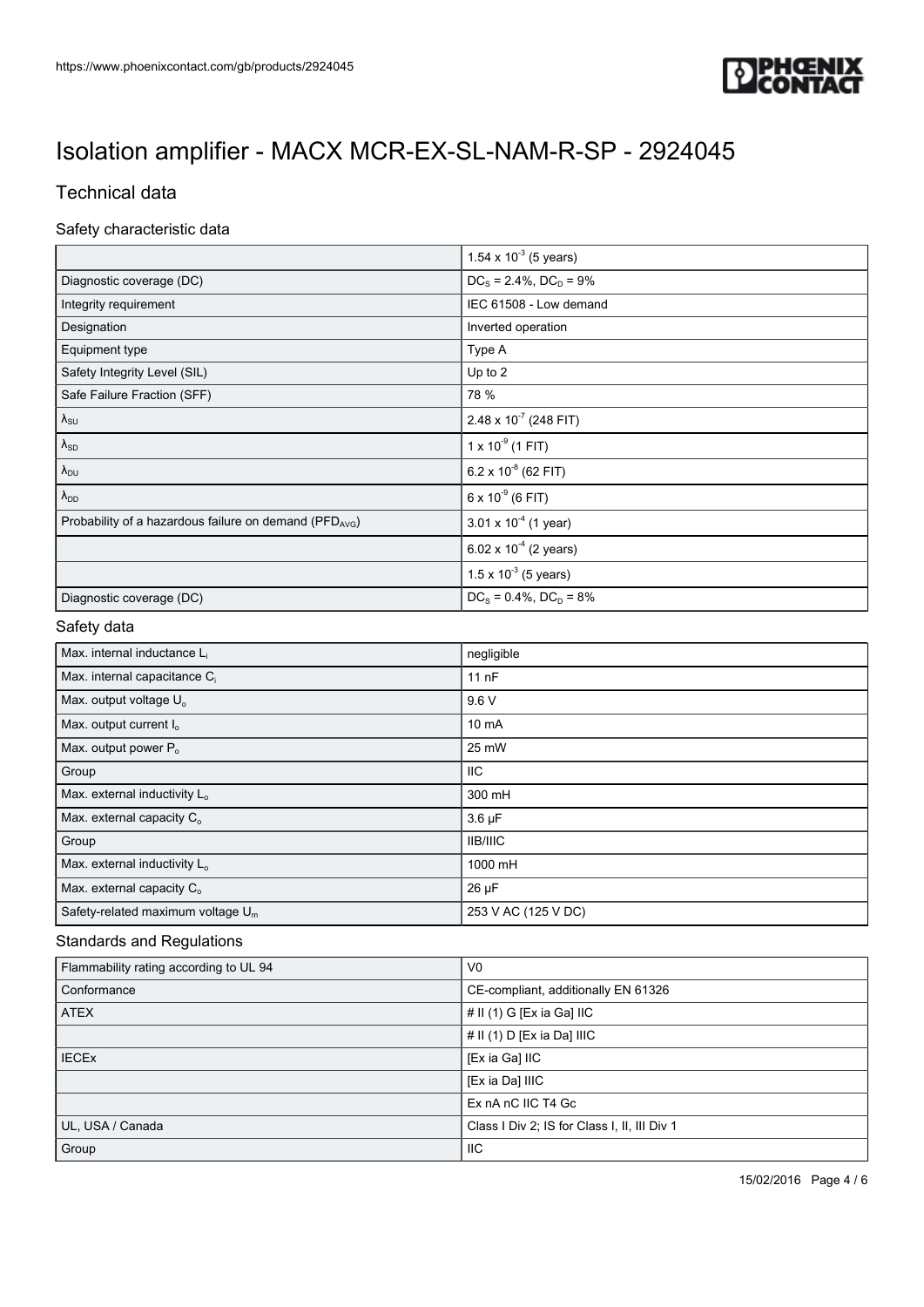

### Technical data

Standards and Regulations

IIB/IIIC

### Classifications

#### eCl@ss

| eCl@ss 4.0 | 27210121 |
|------------|----------|
| eCl@ss 4.1 | 27210121 |
| eCl@ss 5.0 | 27210121 |
| eCl@ss 5.1 | 27210121 |
| eCl@ss 6.0 | 27210121 |
| eCl@ss 7.0 | 27210121 |
| eCl@ss 8.0 | 27210121 |

#### ETIM

| ETIM 2.0            | EC001430 |
|---------------------|----------|
| <b>ETIM 3.0</b>     | EC001599 |
| ETIM 4.0            | EC001485 |
| ETIM <sub>5.0</sub> | EC001485 |

#### UNSPSC

| UNSPSC 6.01          | 30211506 |
|----------------------|----------|
| <b>UNSPSC 7.0901</b> | 39121008 |
| UNSPSC 11            | 39121008 |
| <b>UNSPSC 12.01</b>  | 39121008 |
| <b>UNSPSC 13.2</b>   | 39121008 |

### Approvals

#### Approvals

#### Approvals

UL Listed / cUL Listed / GL / Functional Safety / EAC / cULus Listed

#### Ex Approvals

IECEx / UL Listed / cUL Listed / ATEX / IECEx / ATEX / EAC Ex / ATEX / cULus Listed

#### Approvals submitted

Approval details